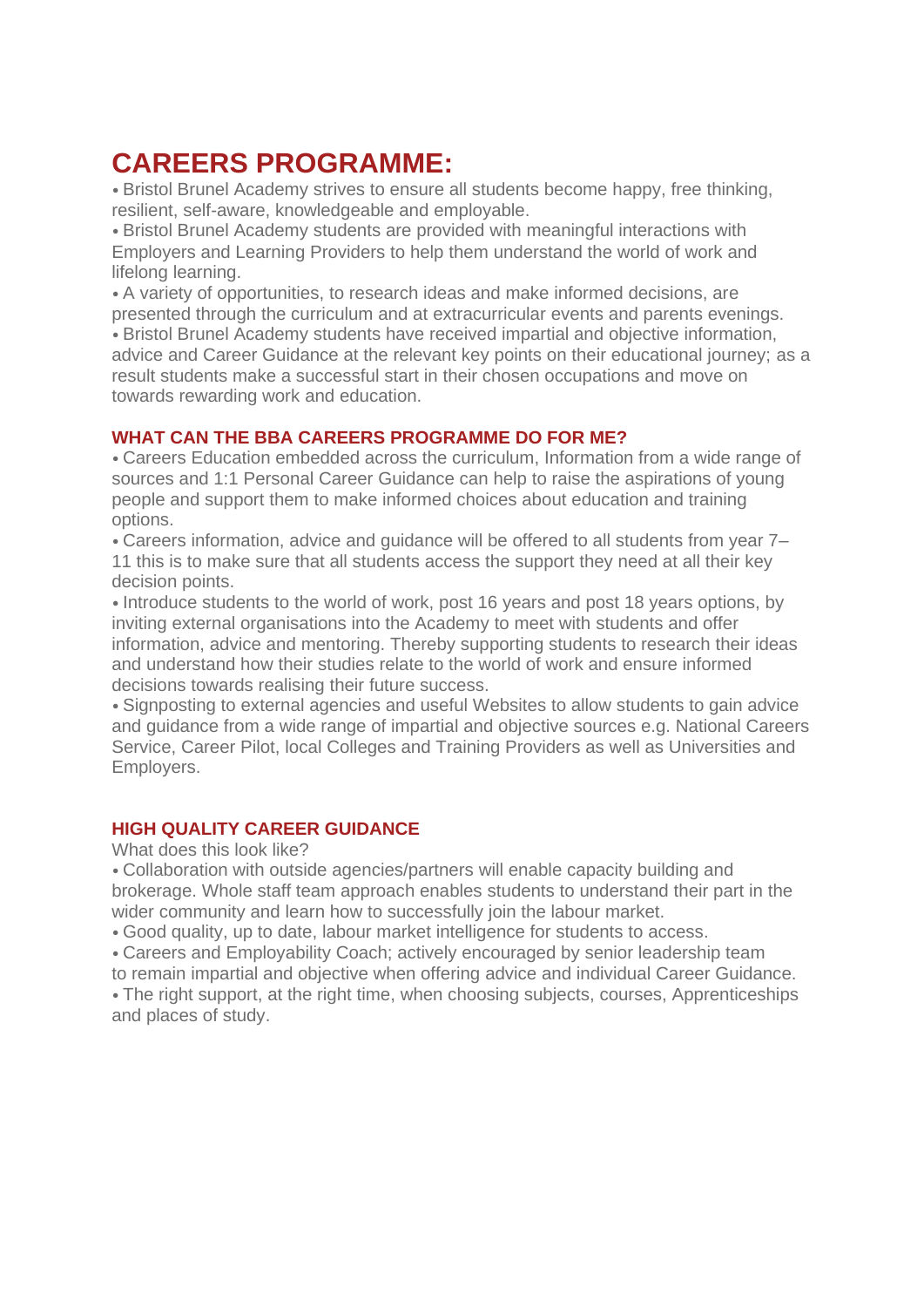## YEAR 7

| <b>Careers event</b>                            | Link to Gatsby benchmark.                    |
|-------------------------------------------------|----------------------------------------------|
| WON - The Western outreach Network will         | Benchmark 7: Encounter with higher and       |
| come into introduce students to the idea of     | further education.                           |
| further and higher education.                   |                                              |
| Career pilot-Students will register with career | Benchmark 2: Learning from career and labour |
| pilot. They will explore the jobs and careers   | market information.                          |
| opportunities.                                  |                                              |
| PHSE- Our Year 7 curriculum tackles units       | Benchmark 1: A stable careers programme      |
| including being me, challenging difference,     | Benchmark 3: Addressing the needs of all     |
| Dreams & Goals                                  | students.                                    |
|                                                 | Benchmark 4: Careers in the curriculum.      |
|                                                 |                                              |

| = |
|---|
|---|

| <b>Careers event</b>                                                                                                                                                                                                                                        | Link to Gatsby benchmark.                                                                          |
|-------------------------------------------------------------------------------------------------------------------------------------------------------------------------------------------------------------------------------------------------------------|----------------------------------------------------------------------------------------------------|
| Talent Foundry- Our year 8 students will<br>have the opportunity to work with the<br>Talent foundry (Barclays Life Skills)<br>They will be participating in workshops<br>including financial planning, employability<br>sessions and the online reputation. | Benchmark 4: Careers in the curriculum.<br>Benchmark 5: Encounter with employers and<br>employees. |
| Career pilot-Students will register with career<br>pilot and spend some time exploring jobs and<br>the labour market information.                                                                                                                           | Benchmark 2: Learning from career and labour<br>market information.                                |
| PHSE- Our Year 8 curriculum tackles units<br>including being me, challenging difference,<br>Dreams & Goals                                                                                                                                                  | Benchmark 1: A stable careers programme<br>Benchmark 4: Careers in the curriculum.                 |
| Meet an employer- An opportunity to meet a<br>range of employers from a range of sectors.<br>The students will be able to interview and ask<br>specific questions.                                                                                          | Benchmark 3: Addressing the needs of all<br>students.<br>Benchmark 5: Encounter with employers and |
|                                                                                                                                                                                                                                                             | Employees.                                                                                         |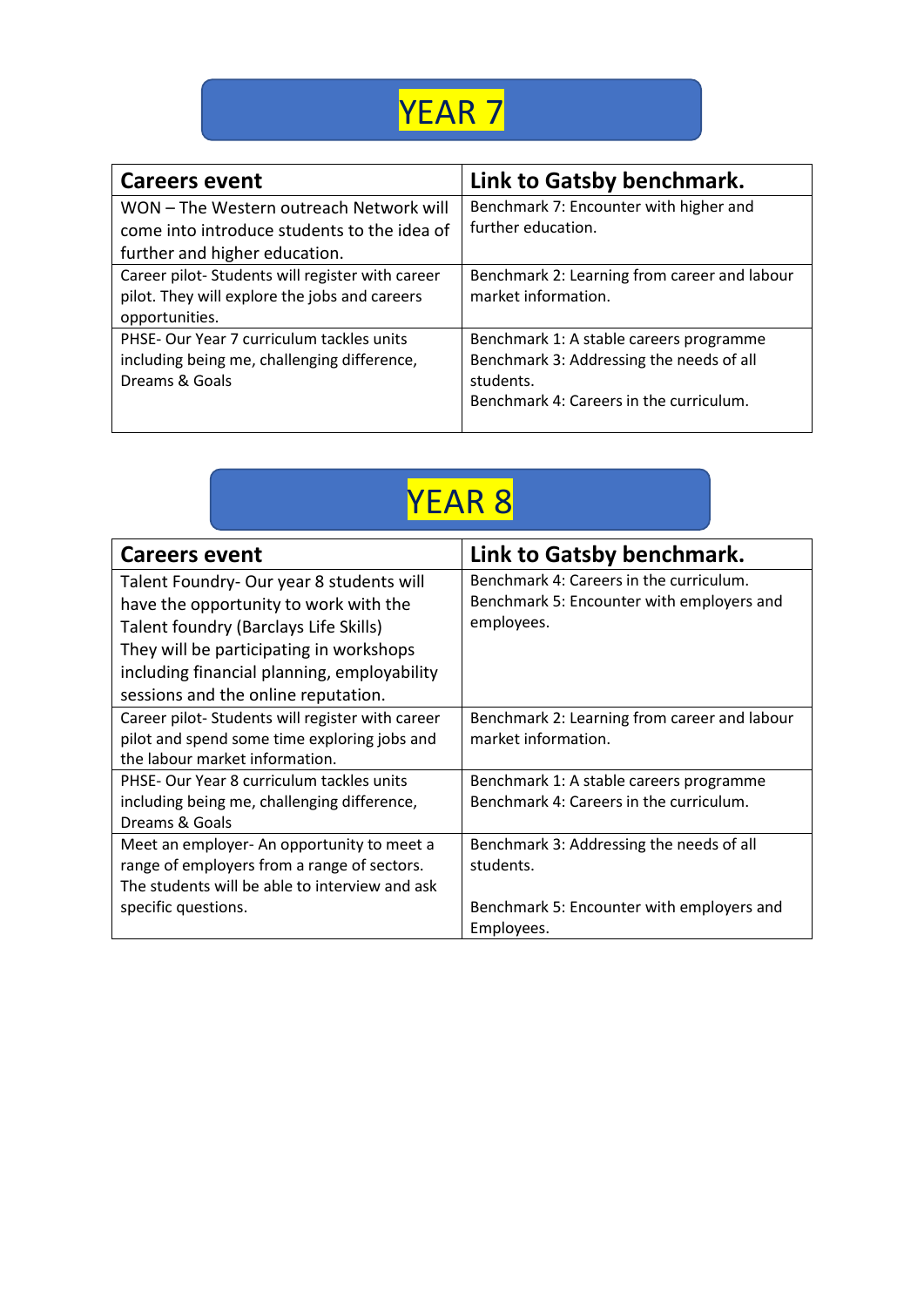

| <b>Careers event</b>                              | Link to Gatsby benchmark.                    |
|---------------------------------------------------|----------------------------------------------|
| Year 9 Options- The year 9 students will          | Benchmark 3: Addressing the needs of all     |
| make their option choices for GCSE. There         | students.                                    |
| will be a series of support offered to            | Benchmark 4: Careers in the curriculum.      |
| students and parents.                             | Benchmark 5: Encounter with employers and    |
|                                                   | employees.                                   |
|                                                   | Benchmark 8: Personal Guidance               |
| 1:1 discussion with qualified careers advisor     | Benchmark 3: Addressing the needs of all     |
|                                                   | students.                                    |
|                                                   | Benchmark 8: Personal Guidance               |
| Career pilot-Students will use some of the pre    | Benchmark 2: Learning from career and labour |
| 16 planning tools. Using the LMI and jobs by      | market information.                          |
| sector or subject to support their GCSE options.  |                                              |
| PHSE- Our Year 9 curriculum tackles units         | Benchmark 1: A stable careers programme      |
| including being me, challenging difference,       | Benchmark 4: Careers in the curriculum.      |
| Dreams & Goals                                    |                                              |
| Raising Aspirations event- This event is offered  | Benchmark 3: Addressing the needs of all     |
| across CLF schools and normally held at UWE.      | students.                                    |
| The event is set into zones and sessions.         | Benchmark 5: Encounter with employers and    |
| Students will pick their chosen areas that match  | Employees.                                   |
| their career aspiration or area of interest. They |                                              |
| will meet providers, employers from a range of    |                                              |
| companies from NHS, MOD,                          |                                              |

# YEAR 10

| <b>Careers event</b>                            | Link to Gatsby benchmark.                               |
|-------------------------------------------------|---------------------------------------------------------|
| Work Experience (WEX)                           | Benchmark 3: Addressing the needs of all                |
|                                                 | students.                                               |
|                                                 | Benchmark 4: Careers in the curriculum.                 |
|                                                 | Benchmark 5: Encounter with employers and<br>employees. |
|                                                 | Benchmark 6: Experience of the workplace                |
|                                                 | Benchmark 8: Personal Guidance                          |
| Career pilot-Students will use some of the pre  | Benchmark 2: Learning from career and labour            |
| 16 planning tools. Using the LMI and jobs by    | market information.                                     |
| sector or subject to support their WEX options. |                                                         |
| PHSE- Our Year 10 curriculum tackles units      | Benchmark 1: A stable careers programme                 |
| including being me, challenging difference,     | Benchmark 4: Careers in the curriculum.                 |
| Dreams & Goals. They will also look at CV       |                                                         |
| writing, application etc.                       |                                                         |
| Mock interviews: Students would have the        | Benchmark 3: Addressing the needs of all                |
| opportunity to have some mock interviews.       | students.                                               |
| This would be delivered by a mixture of inhouse | Benchmark 5: Encounter with employers and               |
| and external adults.                            | Employees.                                              |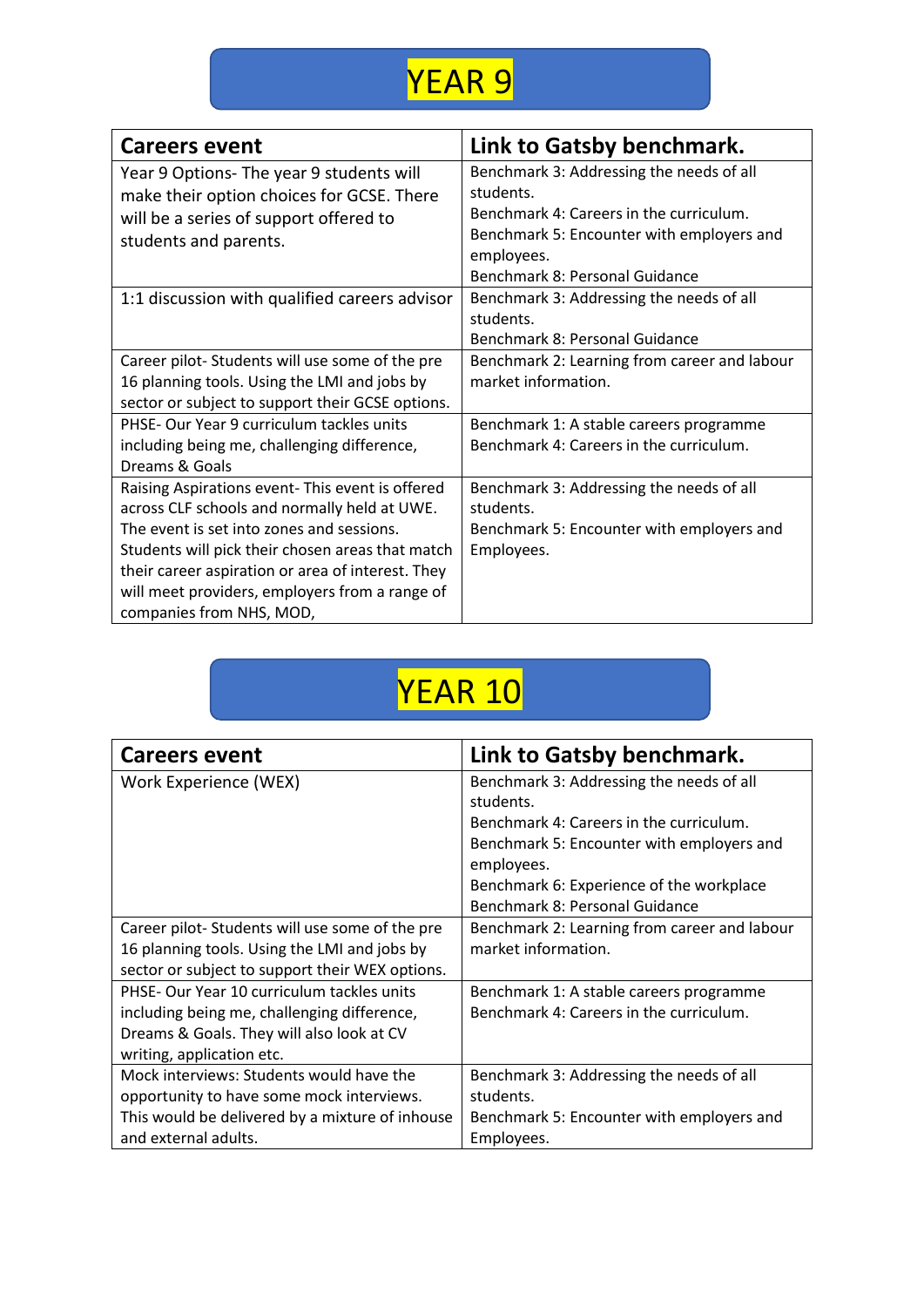### YEAR 11

| <b>Careers event</b>                                                                                                                                                                    | Link to Gatsby benchmark.                                                                                                                                                                                                                 |
|-----------------------------------------------------------------------------------------------------------------------------------------------------------------------------------------|-------------------------------------------------------------------------------------------------------------------------------------------------------------------------------------------------------------------------------------------|
| 1:1 Career and Guidance- Each year 11 will<br>receive at least one meeting with Mr<br>Jordan. This meeting will support the<br>student in the career planning at post 16<br>and beyond. | Benchmark 3: Addressing the needs of all<br>students.<br>Benchmark 4: Careers in the curriculum.<br>Benchmark 5: Encounter with employers and<br>employees.<br>Benchmark 6: Experience of the workplace<br>Benchmark 8: Personal Guidance |
| Career pilot-Students will use some of the pre<br>16 planning tools. Using the LMI and jobs by<br>sector or subject to support their WEX options.                                       | Benchmark 2: Learning from career and labour<br>market information.                                                                                                                                                                       |
| PHSE- Our Year 10 curriculum tackles units<br>including being me, challenging difference,<br>Dreams & Goals. They will also look at CV<br>writing, application etc.                     | Benchmark 1: A stable careers programme<br>Benchmark 4: Careers in the curriculum.                                                                                                                                                        |
| Mock interviews: Students would have the<br>opportunity to have some mock interviews.<br>This would be delivered by a mixture of inhouse<br>and external adults.                        | Benchmark 3: Addressing the needs of all<br>students.<br>Benchmark 5: Encounter with employers and<br>Employees.                                                                                                                          |
| Assemblies and lunch time pop up's to meet<br>the providers.                                                                                                                            | Benchmark 7: Encounter with higher and<br>further education.                                                                                                                                                                              |